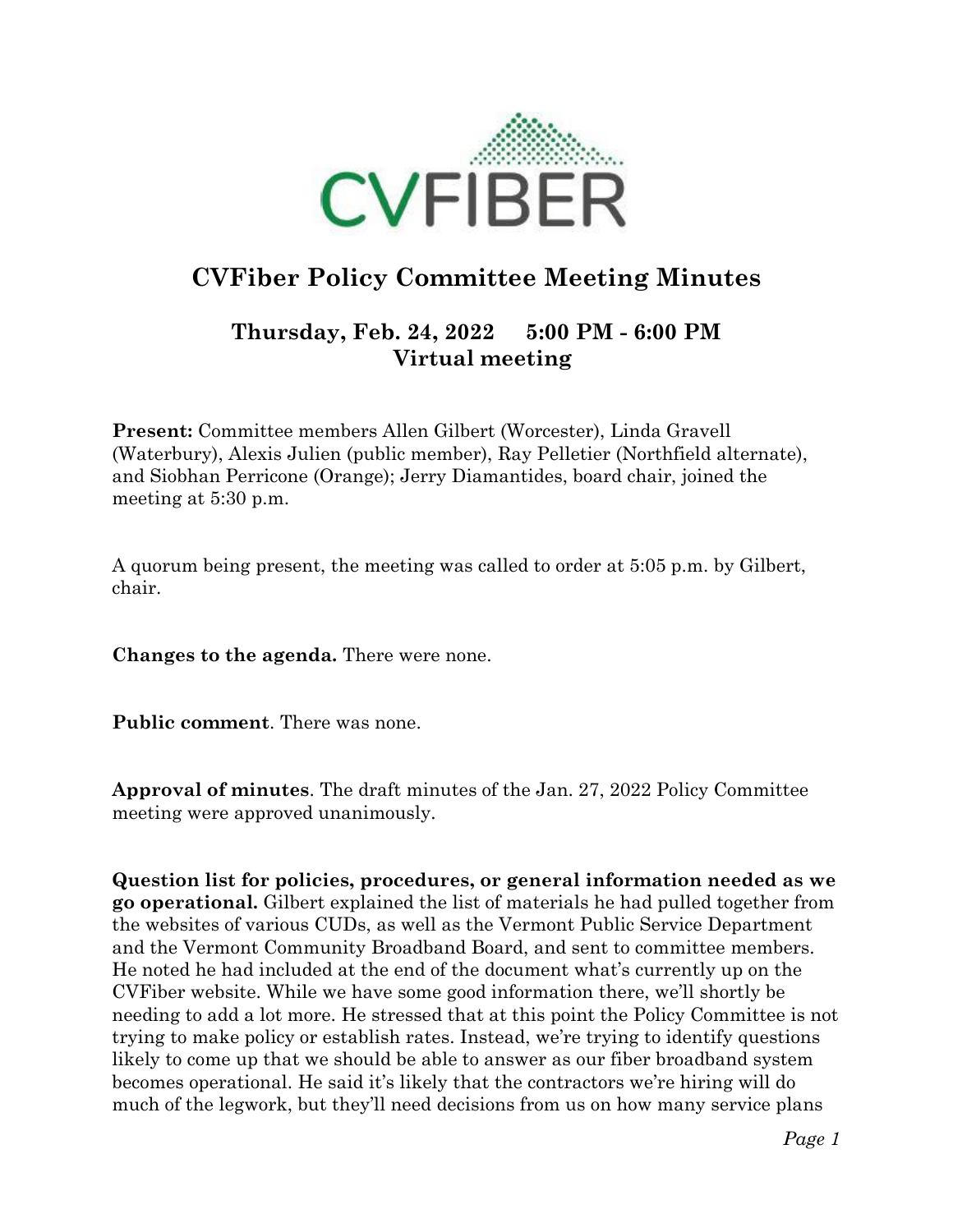we'll have, what we'll be charging, whether someone can dig their own conduit, etc., etc. What we need to determine at this evening's meeting is whether there are other items or issues not addressed in the materials that we should be covering in our online information efforts. Gilbert said that many things are covered in the lists and documents, some in great detail, especially on ECFiber's website -- which makes sense since ECFiber has been operating for almost 10 years. He said he was struck, however, that mention of subsidies or other financial assistance to help reduce costs for low-income customers came up only once, and that the information is not particularly detailed. Since we've identified equity as an important goal for CVFiber, he said we'll need to understand the different subsidy programs that are available and get the details of how someone qualifies and applies for assistance.

Pelletier said he wanted to "explore a way forward." He thinks we need to conflate questions we might have in an FAQ (frequently asked questions) section on our website into categories, and then assign development of specific category FAQs to appropriate CVFiber committees, or to others. He also suggested it might be a good idea to contact Carol Monroe of Valley Net and FX Flinn of ECFiber and ask them if, for example, the specifications and rules they've posted on the ECFiber website concerning underground conduits are up-to-date. Gravell said she was willing to help develop FAQs. Pelletier noted it's possible to find videos on YouTube about specific construction processes; for example, he said, an employee of the Eustis telecommunications construction company had developed a "strand and lash" video. This led to a discussion of the possibility of documenting CVFiber's progress in building its network by making short videos of the different steps in building a broadband fiber network.

Perricone turned to the question of a dearth of information about broadband affordability (through subsidies or other programs), which is essential for equal access to digital services. She wished there were a statewide effort to take up this issue, since it affects customers all around the state. She noted that Holly Groschner, head of the nonprofit organization Equal Access to Broadband, is scheduled to give a presentation to the VCUDA board on this topic. Perricone believes what's needed is a team of people operating on the state level to reach out to people who need help in getting connected to high-speed internet as well as paying monthly subscription costs; such a team would be able to provide customers with the information they need, and to make the process of getting financial or technical help as smooth and easy as possible. This isn't something that we individually, in our CUDs, can do, she said. Gilbert mentioned that the details of the various subsidy programs currently offered can be difficult to find, and to understand. The committee was in agreement this effort needs a central infrastructure. Perricone said she will try to find out when Groschner is making her presentation to the VCUDA board, and that she will let committee members know if the presentation can be watched online. It was also noted that Maple Broadband CUD (Addison County) recently sent a postcard to every address in its territory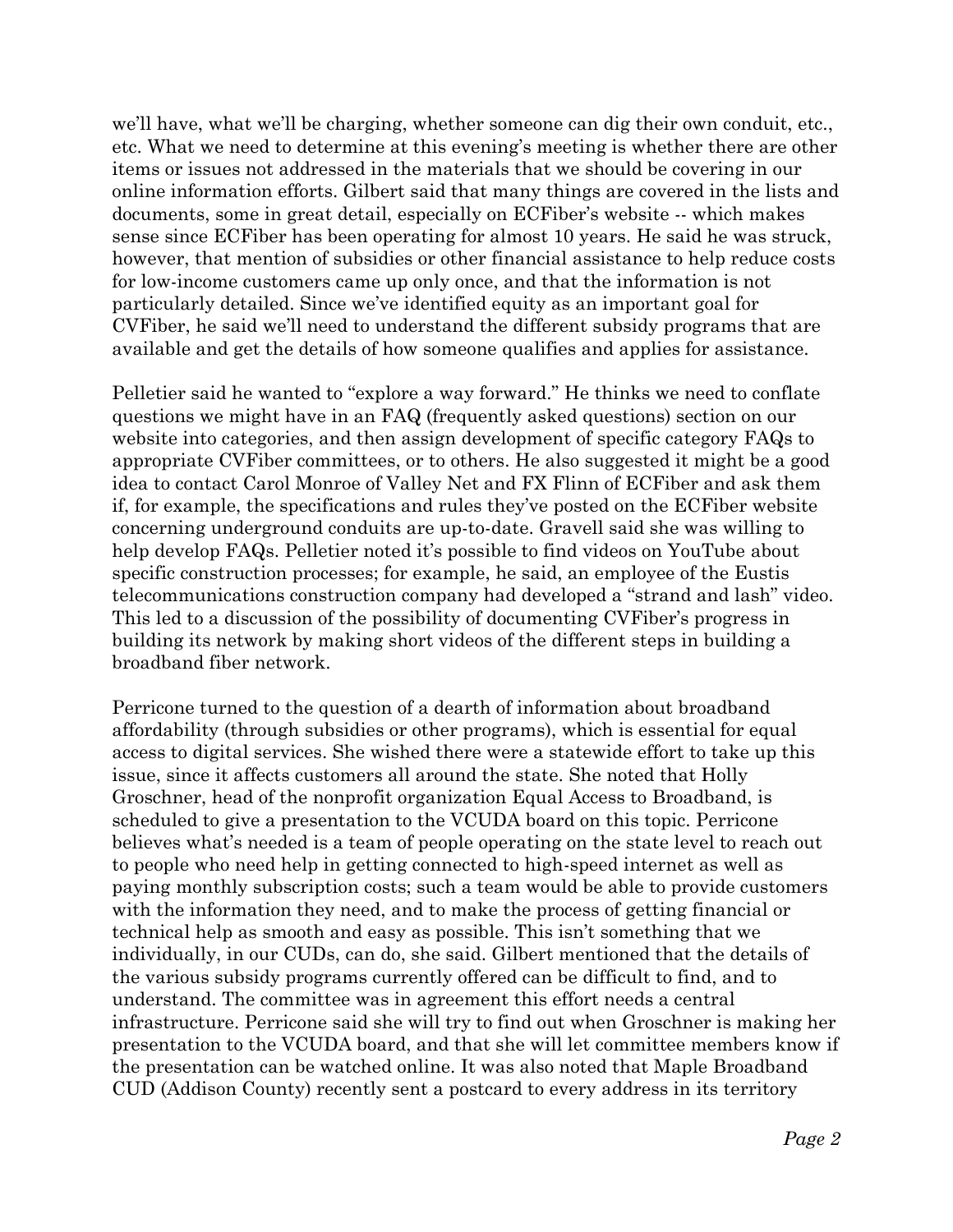saying they'll be bringing high-speed fiber internet to their service area soon; the postcard also included some information about subsidies. This led to a discussion of outreach efforts, such as postcards, that we should be planning as we move towards construction of our Phase 1 project. Pelletier suggested a mailer, as well as an online presentation such as the one we did last July.

**Board member / alternate responsibilities**. Jerry Diamantides, CVFiber governance board chair, arrived at 5:30 p.m. We turned to a discussion of the issue that had recently come up at a board meeting regarding spotty attendance by some town delegates. It's agreed that we need all member towns participating in our work and that regular attendance at board meetings is important. Gilbert explained that he has started thinking that maybe we should provide annual stipends to board members as a means of supporting their attendance at meetings (some, in order to attend a meeting, might need to pay for child care, and that's a burden for them, for example). He said compensation to delegates is a bit tricky, because the CUD statutes say a delegate's town may allot money to help pay a delegate's expenses, but it's silent whether the CUD can do so. Board officers are identified in the statutes as eligible to be paid by the CUD, but there is nothing about other delegates. He noted that the silence doesn't necessarily mean CUDs are prohibited from making such payments, and that regular stipends are commonly provided to other local public officials such as select board or school board members. Pelletier said he thought CUDs could pay delegate expenses. He also said he thought it was important to provide something like an annual retreat around the time the board is reconstituted (April or May) We need to be more upfront in preparing people, he said; we've never had orientations for new board members, and we should.

Diamantides said he plans to make sure select boards in all member towns are getting our monthly board meeting minutes, which contains a list of town delegates attending board meetings. He's not quite sure what actions could or might flow from the regular dissemination of the attendance information, but he's hopeful it will be the start of getting select boards more involved in making sure their town is well represented at CVFiber board meetings. All thought the idea was a good start. Pelletier said we need to keep people engaged and excited about our work. Perricone said the Orange select board has developed more interest in CVFiber's work since the pandemic started; they now understand the need for faster internet. She's not sure that stipends to delegates are a good idea, but she does like the idea of reimbursing delegates' expenses, such as child care when a delegate needs it in order to be able to attend a board meeting. She also feels making select boards aware of whether they're getting good representation (from their delegate on the board) is a good approach to increasing board member involvement. Pelletier also liked the idea of paying delegate expenses, especially for necessary child care. Gilbert asked Diamantides if he was aiming for monthly (rather than twicemonthly) board meetings, and he said yes. Gilbert felt that having only one board meeting a month was a good idea and might help increase board attendance.